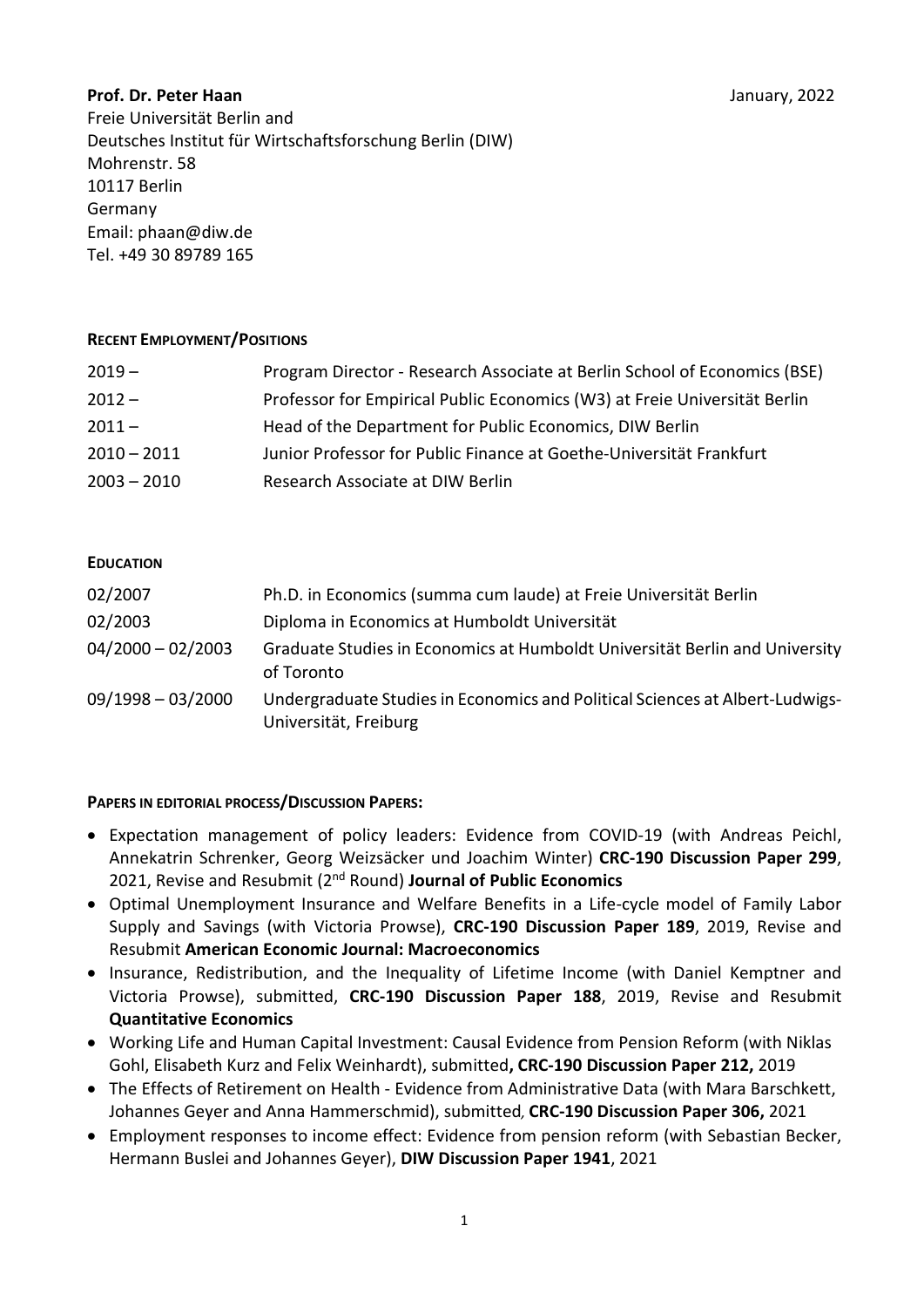### CURRENT RESEARCH PROJECTS:

- Biased expectations and female labor supply (with Philipp Eisenhauer, Boryana Ilieva, Annekatrin Schrenker and Georg Weizsäcker)
- House price expectations (with Niklas Gohl, Claus Michelsen, and Felix Weinhardt)
- Quantile Selection Analysis of Wages Quantile Selection Analysis of Wages (with Christoph Breunig and Boryana Ilieva)
- Optimal Social Insurance: Avoid Old-Age Poverty? (with Osman Küçükşen, Alexander Ludwig and Matthias Schön)

## PUBLICATIONS IN REFEREED JOURNALS:

- Regression with Selectively Missing Covariates (2021), **Journal of Econometrics**, vol. 223(1), pages 28-52 (with Christoph Breunig)
- Long run expectations of households (2021), Journal of Behavioral and Experimental Finance, 31 (with Christoph Breunig and Iuliia Grabova, Felix Weinhardt and Georg Weizsäcker)
- The Role of Labor Demand in the Labor Market Effects of a Pension Reform (2021), Industrial Relations, online first (with Johannes Geyer, Svenja Lorenz, Mona Pfister and Thomas Zwick)
- Heterogenous labor market effects of pension reforms: household characteristics matter (2019), Labour Economics, 65(C), (with Johannes Geyer, Anna Hammerschmid and Michael Peters)
- The increasing longevity gap Distributional implications for the pension system (2019), The Journal of the Economics of Ageing, 14 (with Daniel Kemptner and Holger Lüthen)
- The Role of Entry Age and Timing of Pension Benefits in Partial Retirement (2019), The Journal of the Economics of Ageing, 14 (with Songül Tolan)
- Mortality in midlife for subgroups in Germany (2019), The Journal of the Economics of Ageing, 14 (with Anna Hammerschmid and Julia Schmieder)
- Wind electricity subsidies Windfall for land owners? Evidence from a feed-in tariff in Germany (2018), Journal of Public Economics (with Martin Simmler), 159, pp 16-32
- Pension incentives and early retirement (2017), Labor Economics, 47, pp. 216-231 (with Barbara Engels and Johannes Geyer)
- Indirect Fiscal Effects of Long-term Care Insurance (2017), Fiscal Studies, 38, (3), pp. 393-415 (with Johannes Geyer and Thorben Korfhage)
- The effects of family policy on mothers' labor supply: Combining evidence from a structural model and a quasi-experimental approach (2015), Labour Economics, 36, pp. 84-98 (with Johannes Geyer und Katharina Wrohlich)
- Bayesian procedures as a numerical tool for the estimation of an intertemporal discrete choice model (2015), Empirical Economics, 49, (3), pp. 1123-1141 (with Daniel Kemptner and Arne Uhlendorff)
- Empirical welfare analysis in random utility models of labour supply (2015), International Tax and Public Finance, 22 (2), 224-251 (with André Decoster)
- Welfare effects of a shift of joint to individual taxation in the German personal income tax (2015), FinanzArchiv, 70, (4), pp. 599-624 (with André Decoster)
- Longevity, Life-cycle Behavior and Pension Reform (2014), Journal of Econometrics, 178, (3), pp. 582-601 (with Victoria Prowse)
- Intertemporal Labor Supply and Involuntary Unemployment (2013), Empirical Economics, 44, (2), pp. 661-683 (with Arne Uhlendorff)
- Multi-family households in a labour supply model: a calibration method with application to Poland (2012), Applied Economics, 44, (22), (with Michal Myck)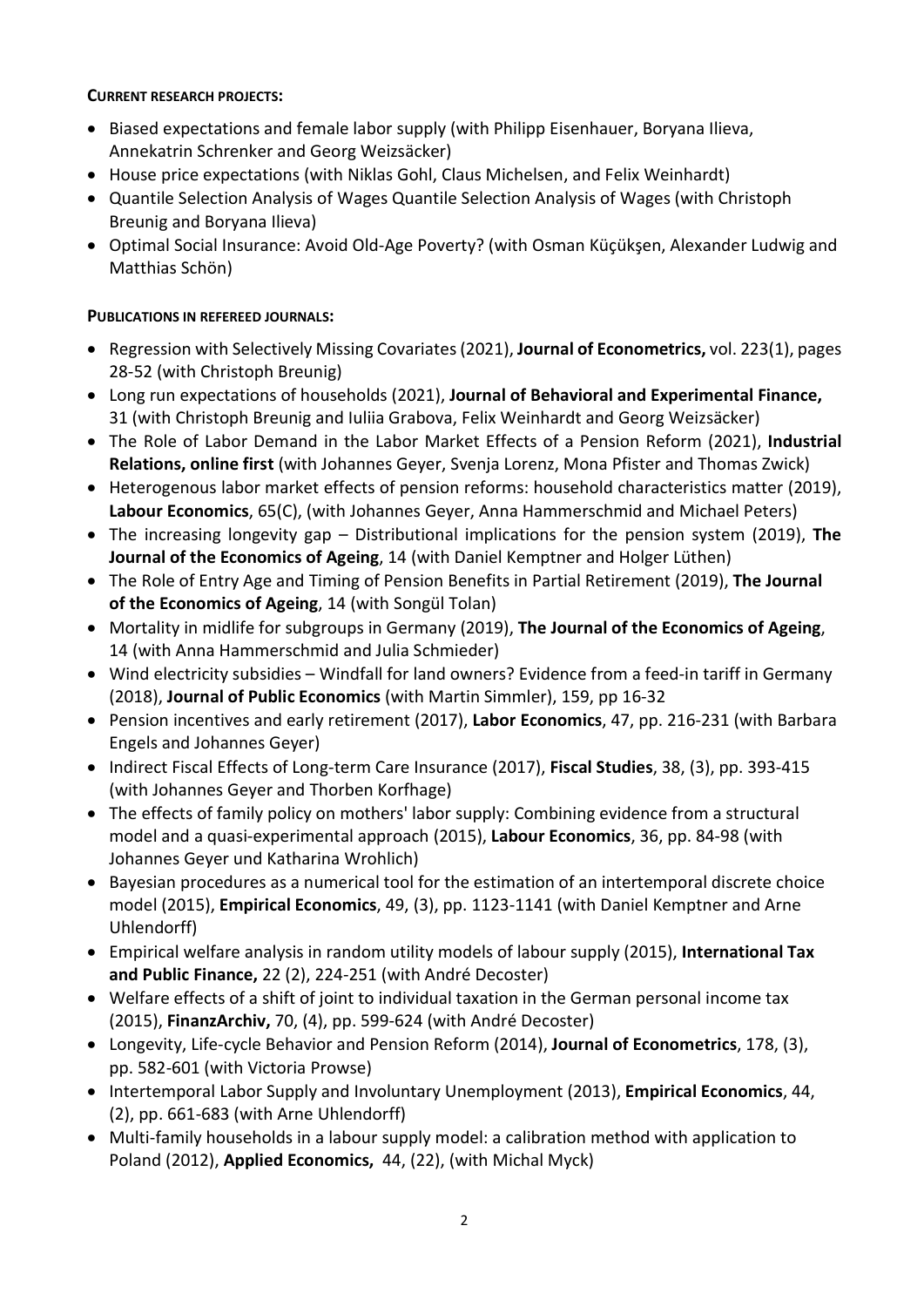- Can Child Care Policy Encourage Employment and Fertility? Evidence from a Structural Model (2011), Labour Economics, 18, (4), pp. 498-512, (with Katharina Wrohlich)
- A Structural Approach to Estimating the Effect of Taxation on the Labor Market Dynamics of Older Workers (2010), Econometrics Journal, 13 (3), pp. 99-125, (with Victoria Prowse)
- A Multi-State Model of State Dependence in Labor Supply (2010), Labour Economics, 17, (2), pp. 323-335
- Making Work Pay in a Rationed Labour Market (2010), Journal of Population Economics, 23, (1), pp. 323-351 (with Olivier Bargain, Marco Caliendo and Kristian Orsini)
- Optimal Taxation: The Design of Child Related Cash and In-Kind Benefits (2010), German Economic Review, 11, (3), pp. 278-301 (with Katharina Wrohlich)
- Safety net still in transition: labour market consequences of extending support for poorest families in Poland (2010), Bank i Kredyt, 41, (3), pp. 5-34 (with Michal Myck)
- Dynamics of Poor Health and Non-Employment (2009), Journal of Health Economics, 28, (6), pp. 1116-1125 (with Michal Myck)
- Optimal income taxation of lone mothers: an empirical comparison for Britain and Germany (2009), Economic Journal, 119, (535), pp. 101-121 (with Richard Blundell, Mike Brewer and Andrew Shephard)
- The Impact of Income Taxation on the Ratio between Reservation and Market Wages and the Incentives for Labour Supply (2009), Applied Economics Letters, 16, (9), pp. 877-883 (with Marco Caliendo and Ludovica Gambaro)
- Work incentives: Great Britain, Germany and Poland, compared (2008), Bank i Kredyt, 39, (1), pp. 5-33 (with Leszek Morawski and Michal Myck)
- Making Work Pay for the Elderly Unemployed: Evaluating Alternative Policy Reforms for Germany (2008), FinanzArchiv, 64, (3), pp. 380-402 (with Viktor Steiner)
- Apply with caution: introducing UK-style in-work support in Germany (2007), Fiscal Studies, 28, (1), pp. 43-72 (with Michal Myck)
- Mehr Beschäftigung durch Subventionierung der Sozialbeiträge? Eine empirische Evaluation aktueller Reformvorschläge (2007), Perspektiven der Wirtschaftspolitik, 8, (4), pp. 378-388 (with Viktor Steiner)
- Estimation of multinomial logit models with unobserved heterogeneity using maximum simulated likelihood (2006), Stata Journal, 6, (2), pp. 229-245 (with Arne Uhlendorff)
- Much Ado About Nothing: Conditional Logit vs. Random Coefficient Models for Estimating Labour Supply Elasticities (2006), Applied Economics Letters, 13, (4), pp. 251-256
- Distributional Effects of the German Tax Reform 2000 A Behavioral Microsimulation Analysis (2005), Schmollers Jahrbuch: Journal of Applied Social Science Studies, 125, (1), pp. 39-49 (with Viktor Steiner)

# EXTERNALLY FUNDED RESEARCH PROJECTS (EXAMPLES)

- Economic Insights (SAW Leibniz Co-PI Dorothea Kübler), 2021-2023
- Unequal ageing: life-expectancy, care needs and reforms to the welfare state (BMBF Co-PI Katharina Wrohlich et al.), 2021-2023
- Biased beliefs in dynamic decisions: extensions to policy and communication (CRC 190 German Science Foundation, Co-PI with Georg Weizsäcker), 2021-2024
- The gender wage gap and the role of policy: Analyzing patterns over time, over the life cycle and across the wage distribution (German Science Foundation, Co-PI Katharina Wrohlich), 2018-2021
- The effect of the demographic change on inequality and the role of the pension system (German Science Foundation), 2017-2020